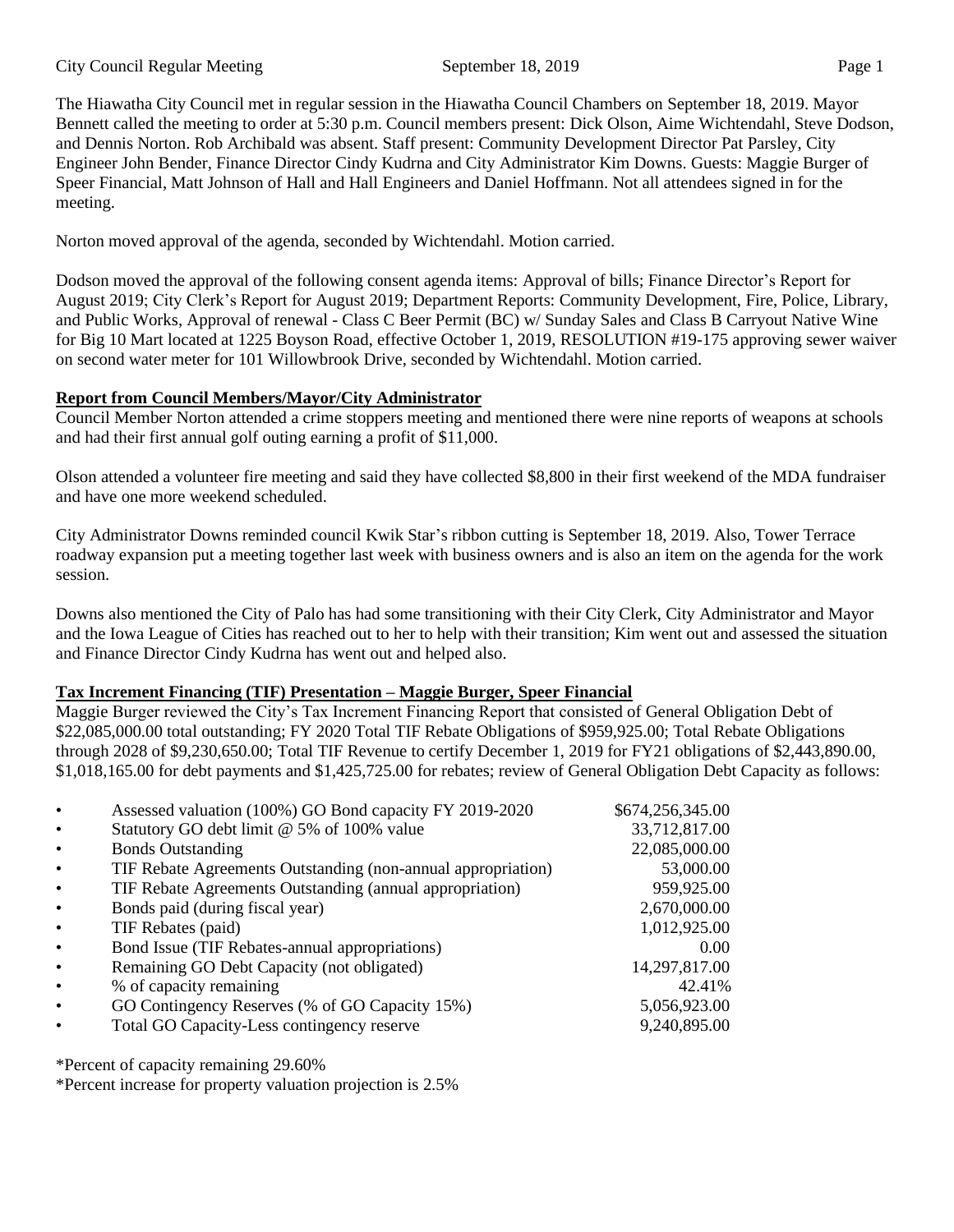### **PUBLIC HEARING – to consider amending Hiawatha Code of Ordinances Chapter 3 Boundaries to add the Newly Annexed Territory Todd Hills Road, John K. and Lois A. Novak, Timothy C. Brandt, County Home Road, and Sharon R. Taylor and Lisa M. Fenner, Trustees of the Francis J. Pruss Education Trust**

Mayor Bennett opened the public hearing to consider amending Hiawatha Code of Ordinances Chapter 3 Boundaries to add the Newly Annexed Territory Todd Hills Road, John K. and Lois A. Novak, Timothy C. Brandt, County Home Road, and Sharon R. Taylor and Lisa M. Fenner, Trustees of the Francis J. Pruss Education Trust at 5:59 P.M.

No written or public comments were received at or prior to the public hearing. Public Hearing closed at 6:00 P.M.

*Wichtendahl moved the 1st Reading of ORDINANCE #932 amending Hiawatha Code of Ordinances Chapter 3 Boundaries to add the Newly Annexed Territory Todd Hills Road, John K. and Lois A. Novak, Timothy C. Brandt, County Home Road, and Sharon R. Taylor and Lisa M. Fenner, Trustees of the Francis J. Pruss Education Trust, seconded by Olson. Roll call vote: AYES: Norton, Wichtendahl, Dodson, Olson. NAYS: None. ABSENT: Archibald. Motion carried.* 

*Norton moved to waive the 2nd and 3rd readings of ORDINANCE #932, seconded by Dodson. Motion carried.* 

*Olson moved the adoption of ORDINANCE #932 amending Hiawatha Code of Ordinances Chapter 3 Boundaries to add the Newly Annexed Territory Todd Hills Road, John K. and Lois A. Novak, Timothy C. Brandt, County Home Road, and Sharon R. Taylor and Lisa M. Fenner, Trustees of the Francis J. Pruss Education Trust, seconded by Dodson. Roll call vote: AYES: Dodson, Olson, Norton, Wichtendahl. NAYS: None. ABSENT: Archibald. ORDINANCE #932 adopted.* 

**PUBLIC HEARING – to consider the proposed plans, specifications, forms of contract, and estimate of cost on file and direct publication of the notice to bidders for the 2019 18th Avenue PCC Pavement Widening Project** Mayor Bennett opened the public hearing to consider the proposed plans, specifications, forms of contract, and estimate of cost on file and direct publication of the notice to bidders for the 2019 18th Avenue PCC Pavement Widening Project at 6:01 P.M.

No written or public comments were received at or prior to the public hearing. Public Hearing closed at 6:02 P.M.

Wichtendahl presented RESOLUTION #19-176 awarding 18th Avenue PCC Widening Project construction contract to Midwest Concrete, Inc. in the amount of \$86,102.29, seconded by Norton. Roll call vote: AYES: Olson, Dodson, Wichtendahl, Norton. NAYS: None. ABSENT: Archibald. **RESOLUTION #19-176 adopted.** 

## **Amending the Employee Policy Manual**

Dodson presented RESOLUTION #19-177 amending the Employee Policy Manual, Section XI, Vacation Policies by changing employee vacation accrual to accrue every pay period, adding a cap to the maximum number of hours that can be accrued and adding language for vacation accrual for full time Fire Medics who are assigned a 52 hour work week, seconded by Norton. Roll call vote: AYES: Wichtendahl, Norton, Olson, Dodson. NAYS: None. ABSENT: Archibald. **RESOLUTION #19-177 adopted.** 

## **Accepting a Real Estate Purchase Agreement and other supporting documents for the Conveyance of Real Estate by the Estate of Sandra Brewer**

Dodson presented RESOLUTION #19-178 accepting a Real Estate Purchase Agreement and other supporting documents for the Conveyance of Real Estate by the Estate of Sandra Brewer, seconded by Wichtendahl. Roll call vote: AYES: Norton, Wichtendahl, Dodson, Olson. NAYS: None. ABSENT: Archibald. **RESOLUTION #19-178 adopted.** 

# **Authorizing improvement installation for Sherman Square Tenth Addition**

Norton presented RESOLUTION #19-179 authorizing improvement installation for Sherman Square Tenth Addition, seconded by Olson. Roll call vote: AYES: Dodson, Olson, Norton, Wichtendahl. NAYS: None. ABSENT: Archibald. **RESOLUTION #19-179 adopted.** 

## **Hiawatha Public Library Expansion and Renovation Project**

Norton presented RESOLUTION #19-180 acknowledging the Library Board's Resolution 19-31 and authorize Finance Director to issue payment for Pay Estimate #4 in the amount of \$213,949.50 to Garling Construction, seconded by Olson.